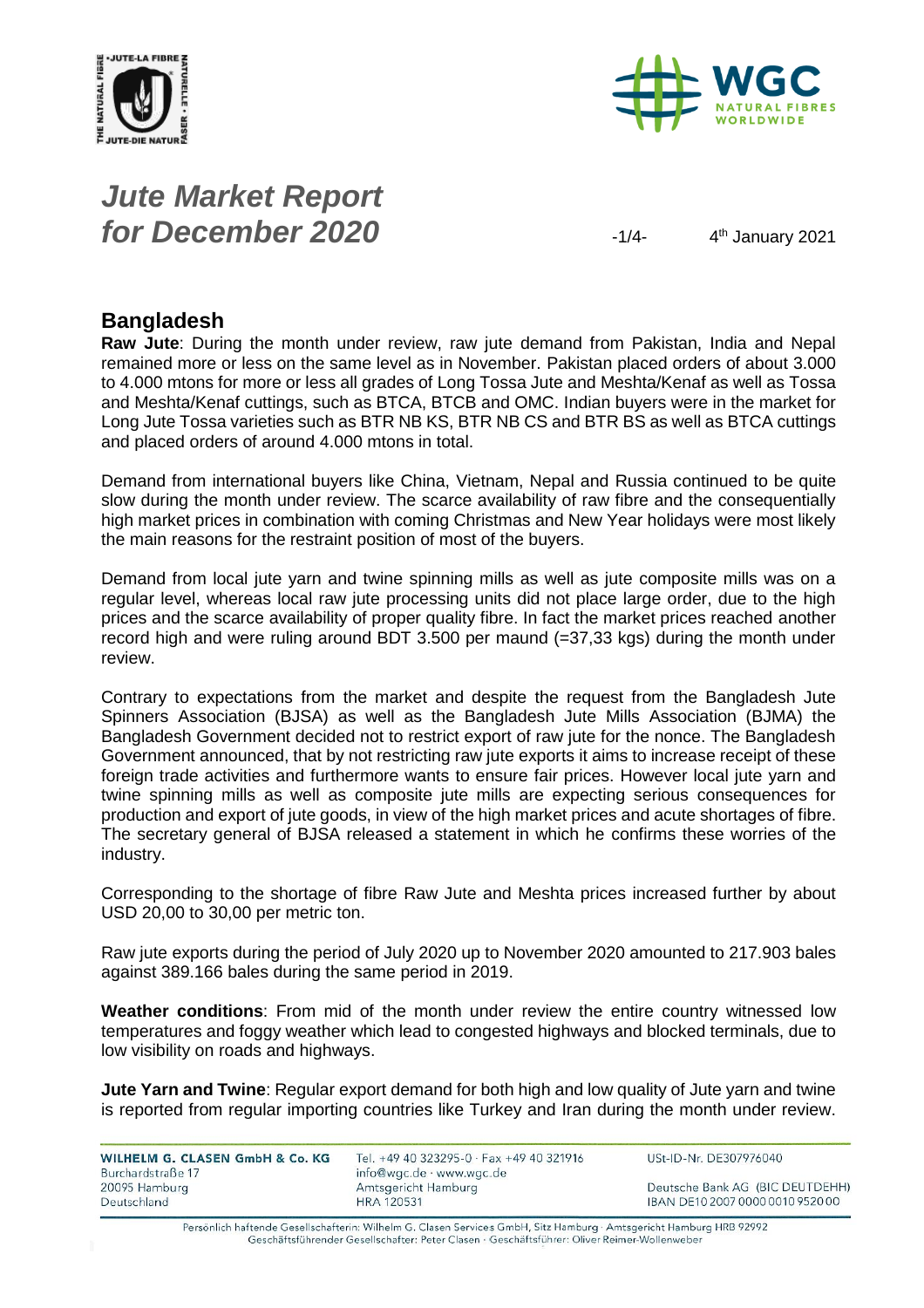



# *Jute Market Report for December 2020*  $\frac{2}{4}$

4<sup>th</sup> January 2021

Same applies for the demand from other international markets such as India, China, Vietnam, Indonesia, Malaysia, Uzbekistan and The Middle East. However Europe and US based customers were quite slow in view of the coming Christmas and New Year celebrations

The overall situation of the local jute yarn and twine spinning mills is quite tense, especially for those who were unable to cover their raw material demand in large parts until now. These factories will certainly face huge losses, in case they concluded long term contracts with their customers.

In consequence the trend of significant reduction of production capacities of small and medium size mills continued and significant delays in shipments are quite common these days. The quite alarming situation on the freight markets with sky high freight rates and acute container shortages rendered the situation inevitable.

Local demand for both Sacking and Hessian quality of jute yarn for packaging purposes remained stable during the month under review.

The export prices for light and heavy count jute yarns and twines increased further by around USD 30 to 40 per metric ton during the month under review. In view of the proceeding shortage of raw jute the price situation for jute yarns and twines might escalate further during the months to come.

**Jute Goods**: Export demand for both Hessians and Sackings, especially from buyers in Africa, increased during the month under review. Demand from other countries such as Europe, USA, China, Vietnam, Iran and Australia were on an average level. India was regularly in the market for unstitched Binola and B-Twill fabrics.

Jute CBC demand from the regular importing countries like Europe, UK and Japan was rather slow during the month under review.

Export prices during the month under review have increased as follows:

| Hessians: | approx. 2 to 3 % |
|-----------|------------------|
| Sackings: | approx. $2\%$    |
| CBC:      | approx. $2\%$    |

The Bangladesh Government decided to buy 50 per cent of jute bags and sacks from private manufacturers and the rest from traders following the closure of the mills under the Bangladesh Jute Mills Corporation (BJMC). The Textiles and Jute Ministry issued a circular to this effect on December 6. In January 2014, the government had made it mandatory to source half of the jute bags and sacks for the packaging of paddy, rice, wheat and fertilizer from the jute mills run by the BJMC and the rest from private sources. But the government shut all of the 25 jute mills of the BJMC in July to get rid of continuous losses.

| WILHELM G. CLASEN GmbH & Co. KG | Tel. +49 40 323295-0 · Fax +49 40 321916 | USt-ID-Nr. DE307976040           |
|---------------------------------|------------------------------------------|----------------------------------|
| Burchardstraße 17               | info@wgc.de · www.wgc.de                 |                                  |
| 20095 Hamburg                   | Amtsgericht Hamburg                      | Deutsche Bank AG (BIC DEUTDEHH)  |
| Deutschland                     | <b>HRA 120531</b>                        | IBAN DE10 2007 0000 0010 9520 00 |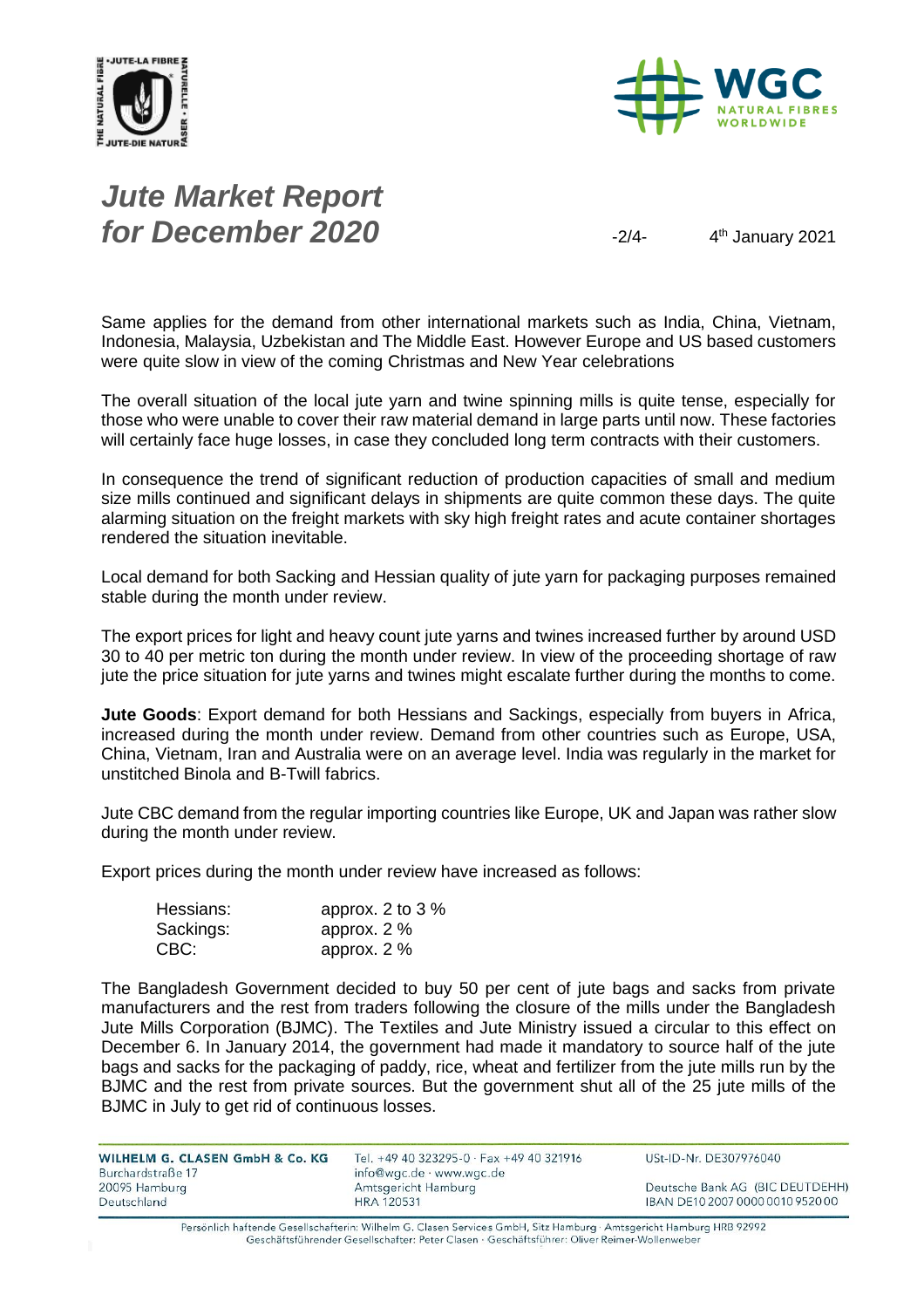



# *Jute Market Report for December 2020*  $\frac{3}{4}$

4<sup>th</sup> January 2021

The corporation used to supply half of the jute bags and sacks used by the food department and the Bangladesh Chemical Industries Corporation.

The latest decision came at a meeting at the Textiles and Jute Ministry on 2<sup>nd</sup> December. Lokman Hossain Miah, Textiles and Jute Secretary, presided over the meeting.

The government purchases bags and sacks from manufacturers as well as traders. As a result, it has become difficult to ensure the quality of the vast number of sacks being bought, said a representative from the Central Procurement Technical Unit (CPTU), according to the meeting minutes.

The representative said half of the sacks could be bought from manufacturers, and the rest from the traders. It is not possible to buy sacks from the manufacturers alone as per the order of the textiles and jute ministry, said a food ministry representative. In Bangladesh, the annual demand for jute bags and sacks is 195.65 crore pieces (=1.965.650.000 pcs.), the jute department said.

**Maritime transport**: The ongoing space and shortage of container crisis is very alarming, especially as most shipping lines suspended acceptance of bookings for shipments to Europe and only few of them were ready to accept bookings at record high freight rates. One can only hope that the situation improves when Chinese New Year, which takes place on February 12th, draws nearer.

#### **India**

**Raw Jute**: During the month under review there was a growth in market which was reflected by higher quotations of the Jute Balers Association (JBA): Grade TD-4 IRs 6.450,00 and Grade TD-5 IRs 5.950 per 100 kg. During the month under review deliveries from mukams to Jute sharply dropped.

**Jute Yarn and Twine**: During the month under review local demand and also prices for jute yarns decreased. We did not receive reports about exports worth to mention.

**Jute Goods**: Prices of Hessians remained almost unchanged with minor fluctuations during the month under review. Selective mills asking for premium of 7 per cent against prices quoted by "standard"mills. Prices for Sackings decreased by about 2 per cent and selective mills asking for premium of about 1 per cent.

Availability of Jute Carpet Backing Cloth continuous to be rather poor, as most overseas customers placed long term orders with the manufacturers. The Indian Government ordered approx. 250,000 bales of B-Twill bags during the month under review. With this reduced order quantity the backlog is now around 150,000 bales.

| WILHELM G. CLASEN GmbH & Co. KG | Tel. +49 40 323295-0 $\cdot$ Fax +49 40 321916 |
|---------------------------------|------------------------------------------------|
| Burchardstraße 17               | info@wgc.de · www.wgc.de                       |
| 20095 Hamburg                   | Amtsgericht Hamburg                            |
| Deutschland                     | <b>HRA 120531</b>                              |
|                                 |                                                |

USt-ID-Nr. DE307976040

Deutsche Bank AG (BIC DEUTDEHH) IBAN DE10 2007 0000 0010 9520 00